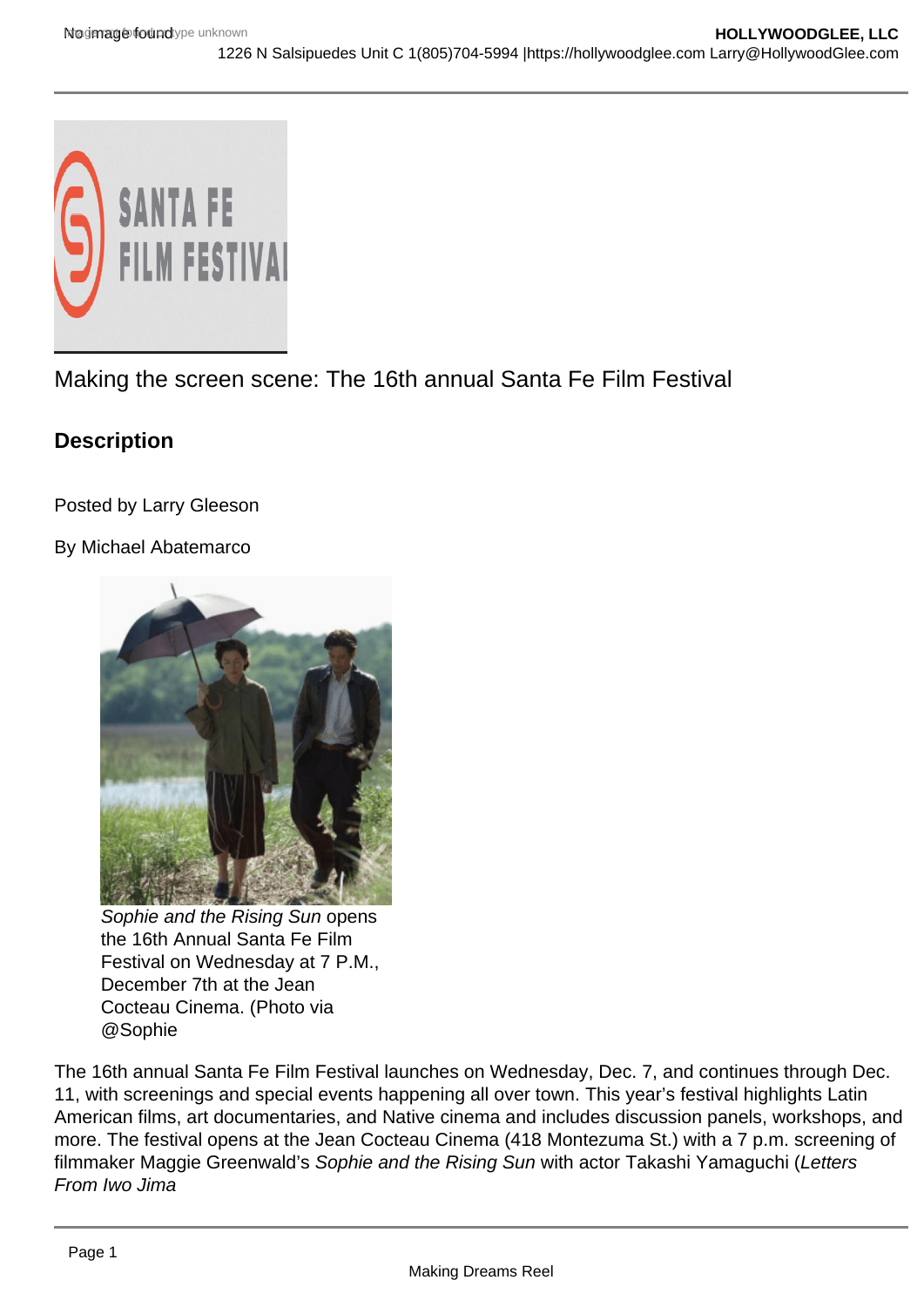), who will be in attendance for an audience Q&A after the film. The screening follows a reception for festival passholders at the Gerard Vachez Gallery (418 Montezuma, next to the Jean Cocteau) at 5 p.m. The gallery is showing Faces of Film, an exhibit of artist Grant Kosh's portraits of legends of the silver screen. An opening-night party at Cowgirl BBQ (319 S. Guadalupe St.)starts at 9 p.m. and features the music of Golden General and the Felecia Ford Band (\$10 cover for non-passholders).

Screenings continue at 1 p.m. on Thursday, Dec. 8, at the Jean Cocteau with Tadashi



Nakamura's film Mele Murals, showing with the documentary short Arctic: Change at the Top of the World. A shorts program, Love Is Strange, screens at 1 p.m. at the Center for Contemporary Arts. Also showing at CCA on Thursday is Prison Dogs, along with the shorts The Gathering and Patarei Prison, at 3 p.m., and a Native Shorts program at 5:30 p.m. that includes the films Un Jour, The Hero Pose, How to Steal a Canoe, and more.

Friday's screenings include the documentary The Lost City of Cecil B. DeMille along with the short A Done Deal, both showing at 1 p.m. at the Jean Cocteau; The Other Kids with the short Towed at 3 p.m. at CCA; and the documentary A Dangerous Idea, showing at The Screen at 6 p.m. with the short Hold on to You. Celebrity appearances over the course of the festival include John Benjamin Hickey, Daphne Zuniga, and Julia Jones, all of whom appear in the festival film Search Engines (showing at CCA at 8 p.m. on Saturday, Dec. 10).

Also on Saturday, Dec. 10, CCA is showing Art of the Prank, a documentary on media hoaxer Joey Skaggs, and the short Getting Ed Laid at 1 p.m. The Jean Cocteau screens the drama Kensho at the Bedfellow at 1 p.m., and Domenica Cameron-Scorsese's comedy Almost Paris plays at 5 p.m. at The Screen with the short The Joneses.

On Sunday, Dec. 11, CCA is showing the Turkish drama My Mother's Wound at 3 p.m., Ridley Scott's beloved 1991 crime drama Thelma & Louise plays at the Jean Cocteau at 5 p.m., and The Screen shows an LGBT shorts program that starts at 7 p.m. The Scottish Rite Center (463 Paseo de Peralta)hosts a panel, "From Stage to the Screen," at 1 p.m., followed by an acting workshop with Benjamin Hickey. The annual awards ceremony, also at the Scottish Rite Center, starts at 4 p.m. and honors Santa Fe's own Jon Bowman — film critic, manager of the Jean Cocteau, and the festival's co